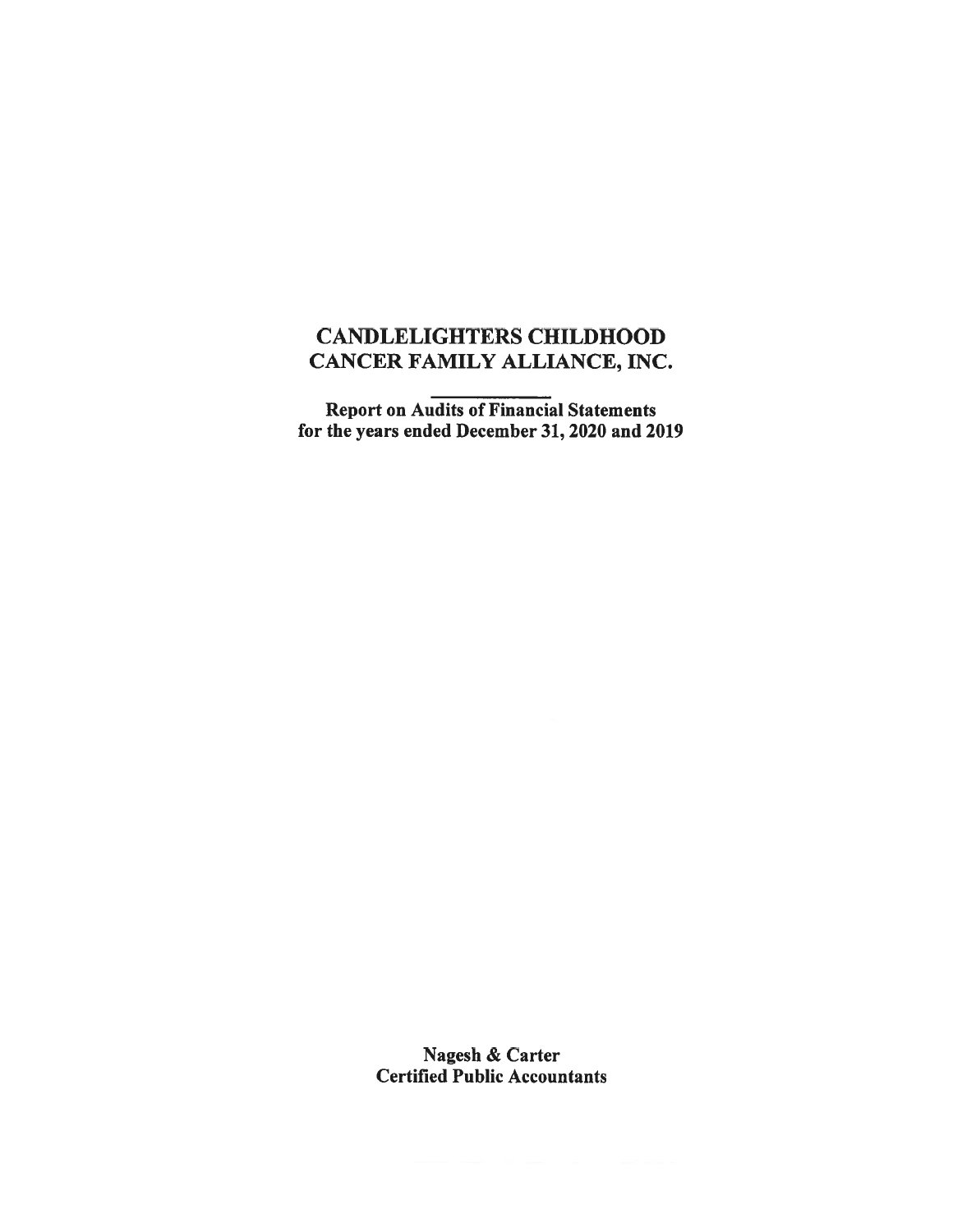# TABLE OF CONTENTS

|                                          | <u>Page</u> |
|------------------------------------------|-------------|
| Independent Auditor's Report             | $1-2$       |
| <b>Statements of Financial Position</b>  | 3           |
| <b>Statements of Activities</b>          | 4           |
| <b>Statements of Cash Flows</b>          | 5           |
| <b>Statements of Functional Expenses</b> | $6 - 7$     |
| Notes to Financial Statements            | $8 - 17$    |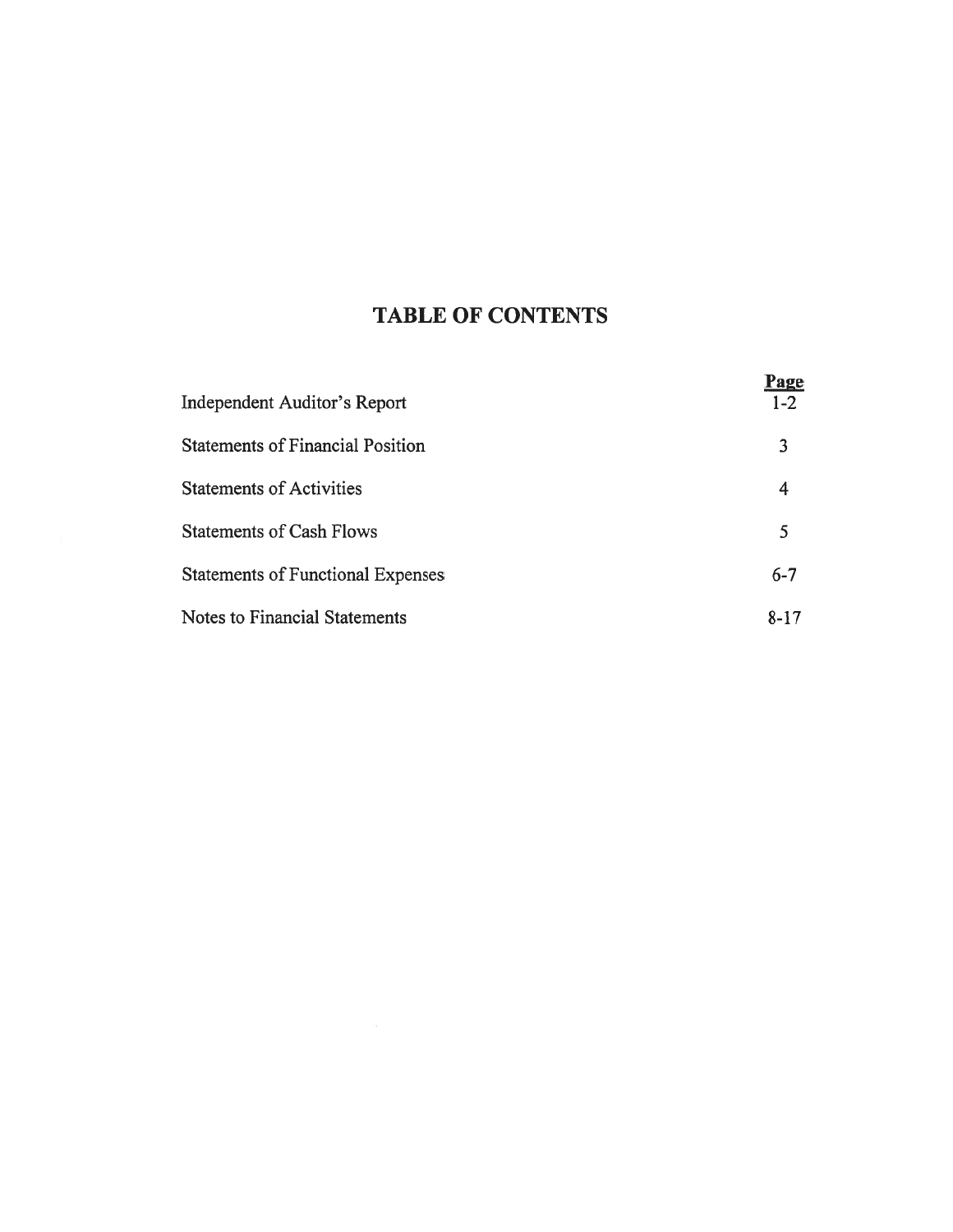# NAGESH & CARTER, PLLC

Certified Public Accountants

#### <sup>13831</sup> NW Freeway, Suite 242, Houston, Texas <sup>77040</sup> Telephone (713) 462-0700 Fax (713) 462-7142

# INDEPENDENT AUDITOR'S REPORT

Board of Directors Candlelighters Childhood Cancer Family Alliance, Inc.

We have audited the accompanying financial statements of Candlelighters Childhood Cancer Family Alliance, Inc. (a not for profit organization) which comprise the statements of financial position as of December 31, <sup>2020</sup> and 2019, and the related statements of activities, cash flows and functional expenses for the years then ended, and the related notes to the financial statements.

## Management's Responsibility for the Financial Statements

Management is responsible for the preparation and fair presentation of these financial statements in accordance with accounting principles generally accepted in the United States of America; this includes the design, implementation, and maintenance of internal control relevant to the preparation and fair presentation of financial statements that are free from material misstatement, whether due to fraud or error.

# **Auditor's Responsibility**

Our responsibility is to express an opinion on these financial statements based on our audits. We conducted our audits in accordance with auditing standards generally accepted in the United States of America. Those standards require that we plan and perform the audit to obtain reasonable assurance about whether the financial statements are free from material misstatement.

An audit involves performing procedures to obtain audit evidence about the amounts and disclosures in the financial statements. The procedures selected depends on the auditor's judgment, including the assessment of the risk of material misstatement of the financial statements, whether due to fraud or error. In making those risk assessments, the auditor considers internal control relevant to the entity's preparation and fair presentation of the financial statements in order to design audit procedures that are appropriate in the circumstances, but not for the purpose of expressing an opinion on the effectiveness of the entity's internal control. Accordingly, we express no such opinion. An audit also includes evaluating the appropriateness of accounting policies used and the reasonableness of significant accounting estimates made by management, as well as evaluating the overall presentation of the financial statements.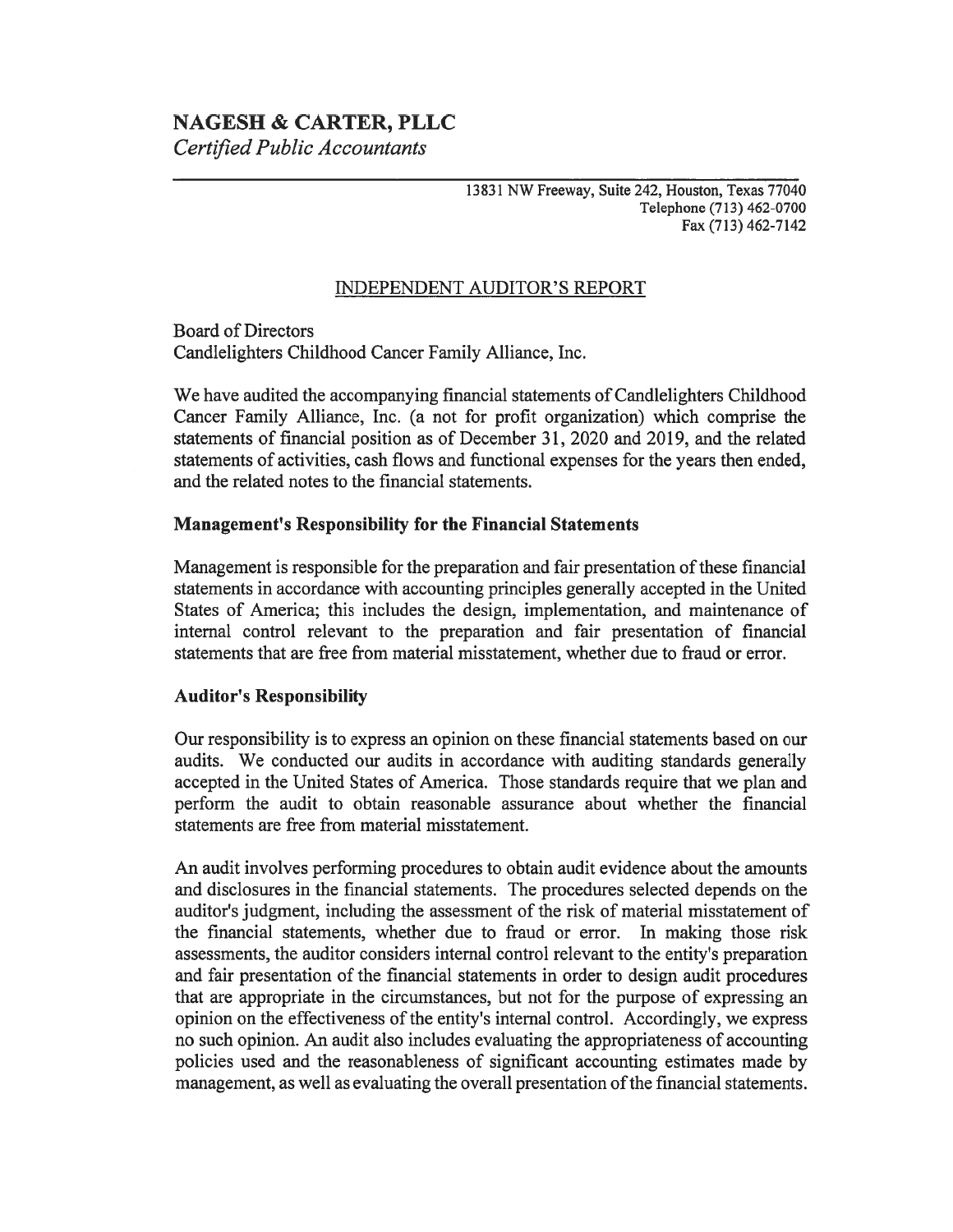We believe that the audit evidence we have obtained is sufficient and appropriate to provide <sup>a</sup> basis for our audit opinion.

## Opinion

In our opinion, the financial statements referred to above, presents fairly, in all material respects, the financial position of Candlelighters Childhood Cancer Family Alliance, Inc. as of December 31, <sup>2020</sup> and 2019, and the changes in its net assets and its cash flows for the years then ended in accordance with accounting principles generally accepted in the United States of America.

Nagesh & Carter Phle

Houston, TX August 27, <sup>2021</sup>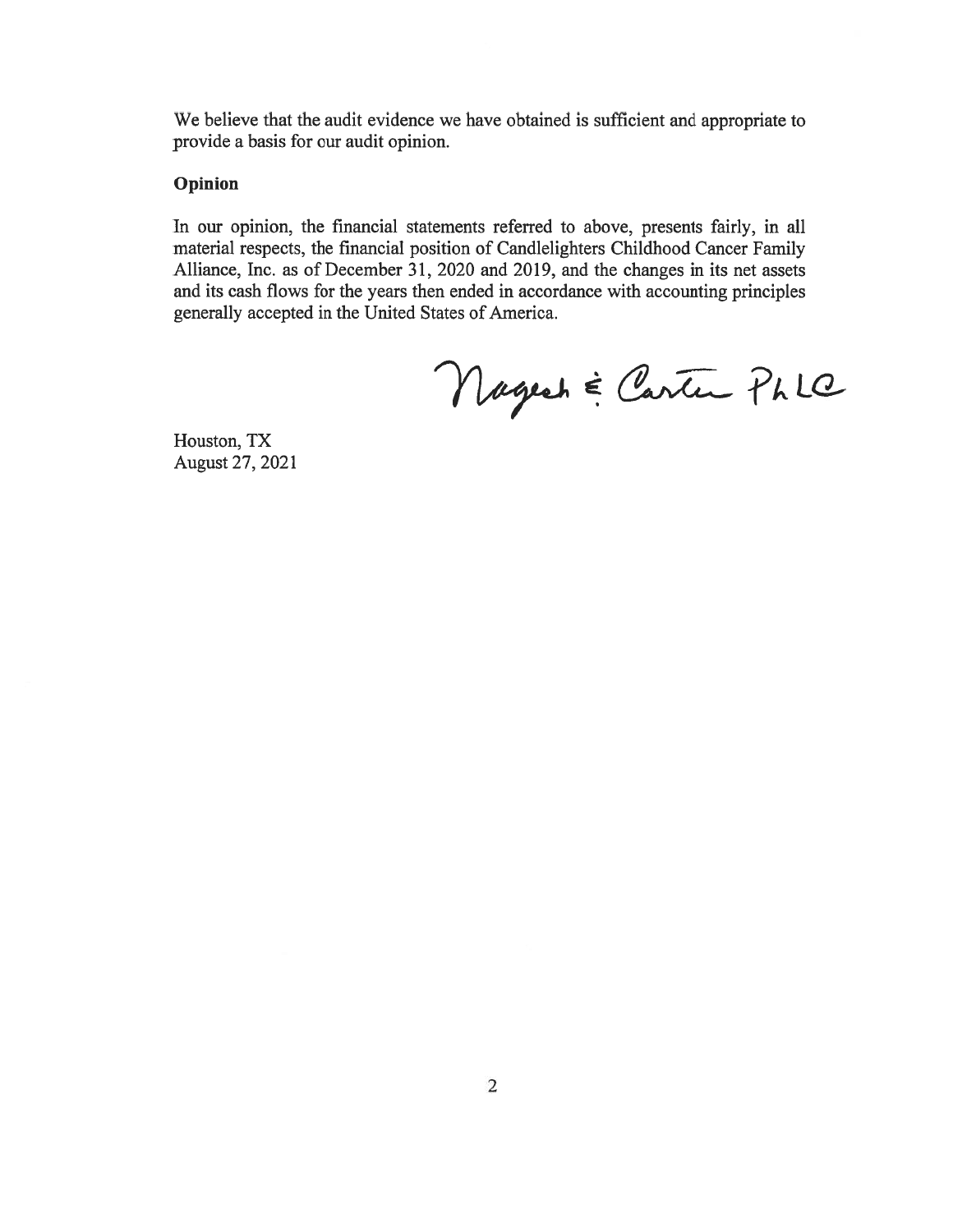# CANDLELIGHTERSCHILDHOOD CANCER FAMILY ALLIANCE, INC. Statements of Financial Position as of December 31, 2020 and 2019

# **Assets**

|                                                                                                                     | 2020                            | 2019                             |
|---------------------------------------------------------------------------------------------------------------------|---------------------------------|----------------------------------|
| Cash and cash equivalents<br>Prepaid expenses - events<br>Deposits and prepaid rent                                 | \$<br>897,774<br>767            | \$<br>685,829<br>18,468<br>2,153 |
| Property and equipment<br>Less: accumulated depreciation                                                            | 54,397<br>(47, 433)             | 54,397<br>(45, 172)              |
| Net Property and equipment<br><b>Total Assets</b>                                                                   | 6,964<br>905,505                | \$<br>9,225<br>715,675           |
| <b>Liabilities and Net Assets</b>                                                                                   |                                 |                                  |
| Deferred revenue - future events<br>Note Payable SBA - Paycheck Protection Program Loan<br><b>Total liabilities</b> | \$<br>3,736<br>94,200<br>97,936 | \$<br>28,586<br>28,586           |
| Net Assets:<br>Without donor restrictions<br>Total net assets                                                       | 807,569<br>807,569              | 687,089<br>687,089               |
| Total liabilities and net assets                                                                                    | 905,505                         | 715,675                          |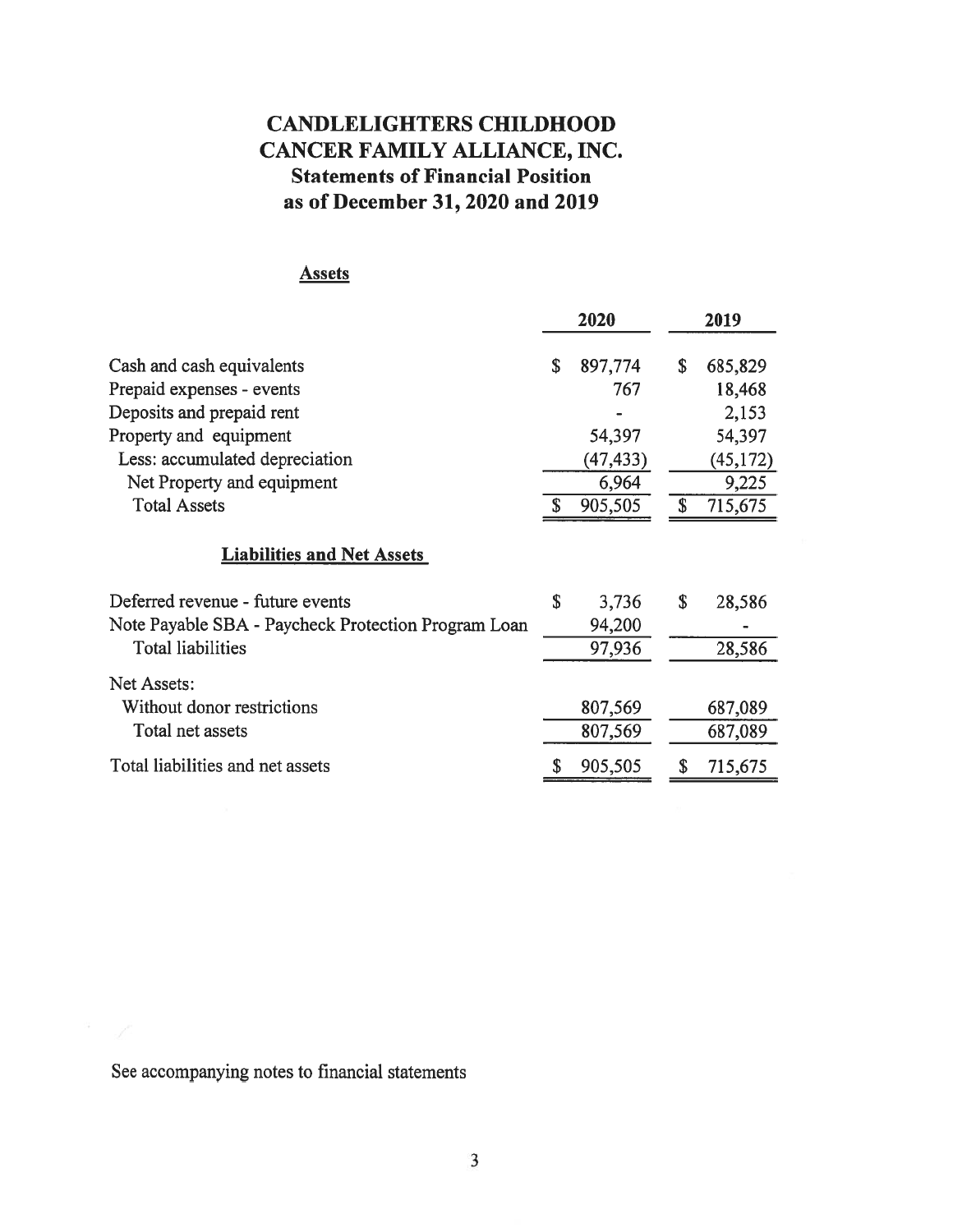# CANDLELIGHTERS CHILDHOOD CANCER FAMILY ALLIANCE, INC. Statements of Activities for the years ended December 31, 2020 and 2019

|                                                 |           | 2020      |           | 2019      |
|-------------------------------------------------|-----------|-----------|-----------|-----------|
| <b>Revenues and support</b>                     |           |           |           |           |
| Contributions                                   |           | \$345,027 |           | \$385,566 |
| In-kind contributions                           |           | 213,070   |           | 191,338   |
| Special events revenues                         | 669,045   |           | 715,961   |           |
| Less: Cost of direct benefit to donors          | (59, 196) |           | (137,981) |           |
| Net revenues from special events                |           | 609,849   |           | 577,980   |
| Investment income                               |           | 8,863     |           | 19,458    |
| Total revenues and support                      |           | 1,176,809 |           | 1,174,342 |
| <b>Expenses:</b>                                |           |           |           |           |
| Programs and services                           |           | 732,152   |           | 769,401   |
| Management and general                          |           | 110,985   |           | 114,226   |
| Fundraising                                     |           | 213,192   |           | 189,654   |
| <b>Total Expenses</b>                           |           | 1,056,329 |           | 1,073,281 |
| Change in net assets without donor restrictions |           | 120,480   |           | 101,061   |
| Net assets, beginning of year                   |           | 687,089   |           | 586,028   |
| Net assets, end of year                         |           | \$807,569 |           | \$687,089 |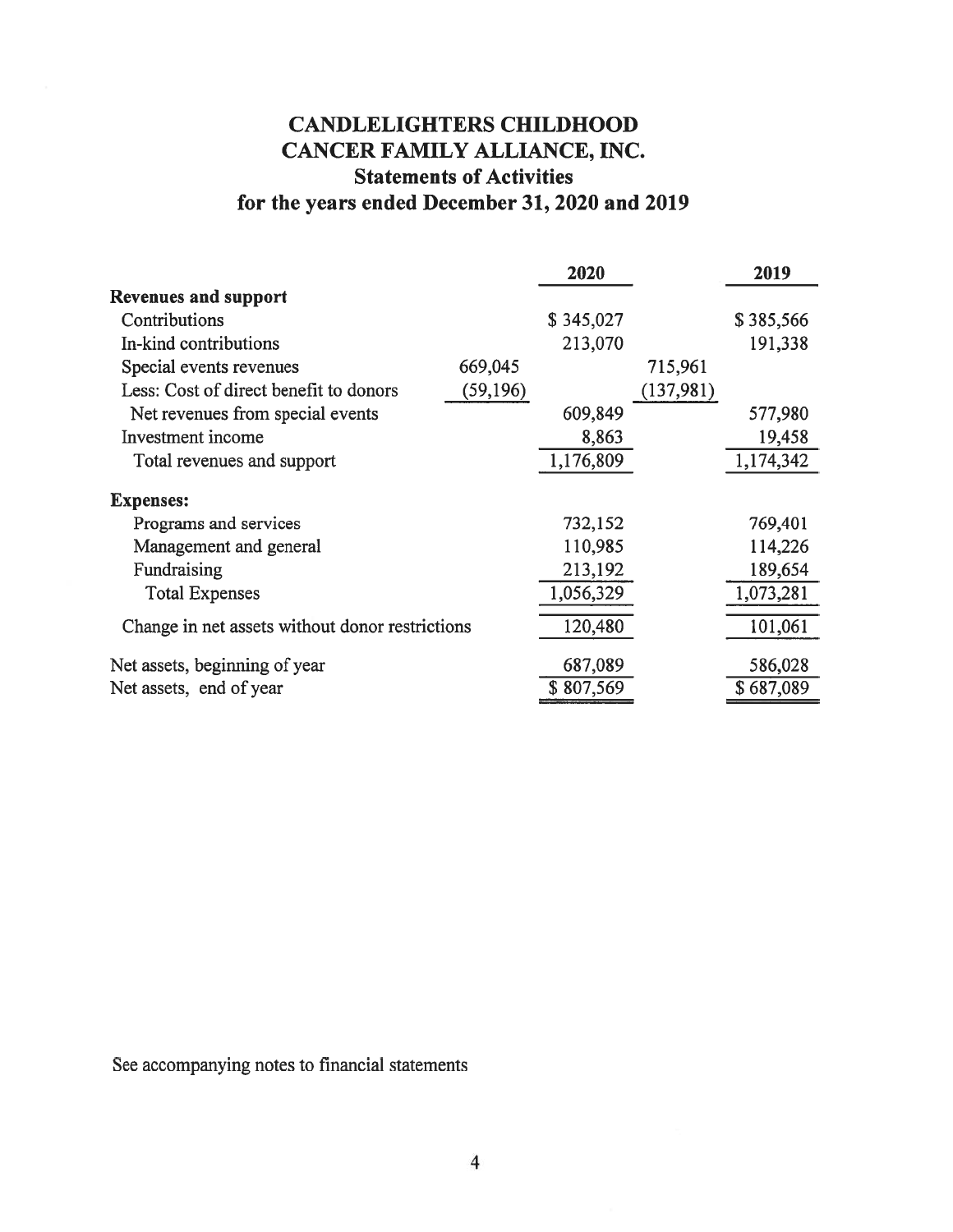# CANDLELIGHTERS CHILDHOOD CANCER FAMILY ALLIANCE, INC. Statements of Cash Flows for the years ended December 31, 2020 and 2019

|                                                           | 2020          |    | 2019    |  |
|-----------------------------------------------------------|---------------|----|---------|--|
| Cash flows from operating activities:                     |               |    |         |  |
| Changes in net assets, increase (decrease)                | \$<br>120,480 | S. | 101,061 |  |
| Adjustments to reconcile change in net assets to net cash |               |    |         |  |
| used in operating activities:                             |               |    |         |  |
| Changes in operating assets and liabilities:              |               |    |         |  |
| Depreciation expense                                      | 2,261         |    | 1,397   |  |
| Decrease (increase) in prepaids and deposits              | 19,854        |    | (4,124) |  |
| Increase (decrease) in deferred revenue                   | (24, 850)     |    | 15,707  |  |
| Net cash provided by operating activities                 | 117,745       |    | 114,041 |  |
| Cash flows from investing activities:                     |               |    |         |  |
| Purchase of capital assets                                |               |    | (9,093) |  |
| Net cash used for investing activities                    |               |    | (9,093) |  |
| Cash flows from financing activities:                     |               |    |         |  |
| Proceeds PPP loan                                         | 94,200        |    |         |  |
| Net cash provided by financing activities                 | 94,200        |    |         |  |
| Net change in cash and cash equivalents                   | 211,945       |    | 104,948 |  |
| Cash and cash equivalents at beginning of year            | 685,829       |    | 580,881 |  |
| Cash and cash equivalents at end of year                  | 897,774       | \$ | 685,829 |  |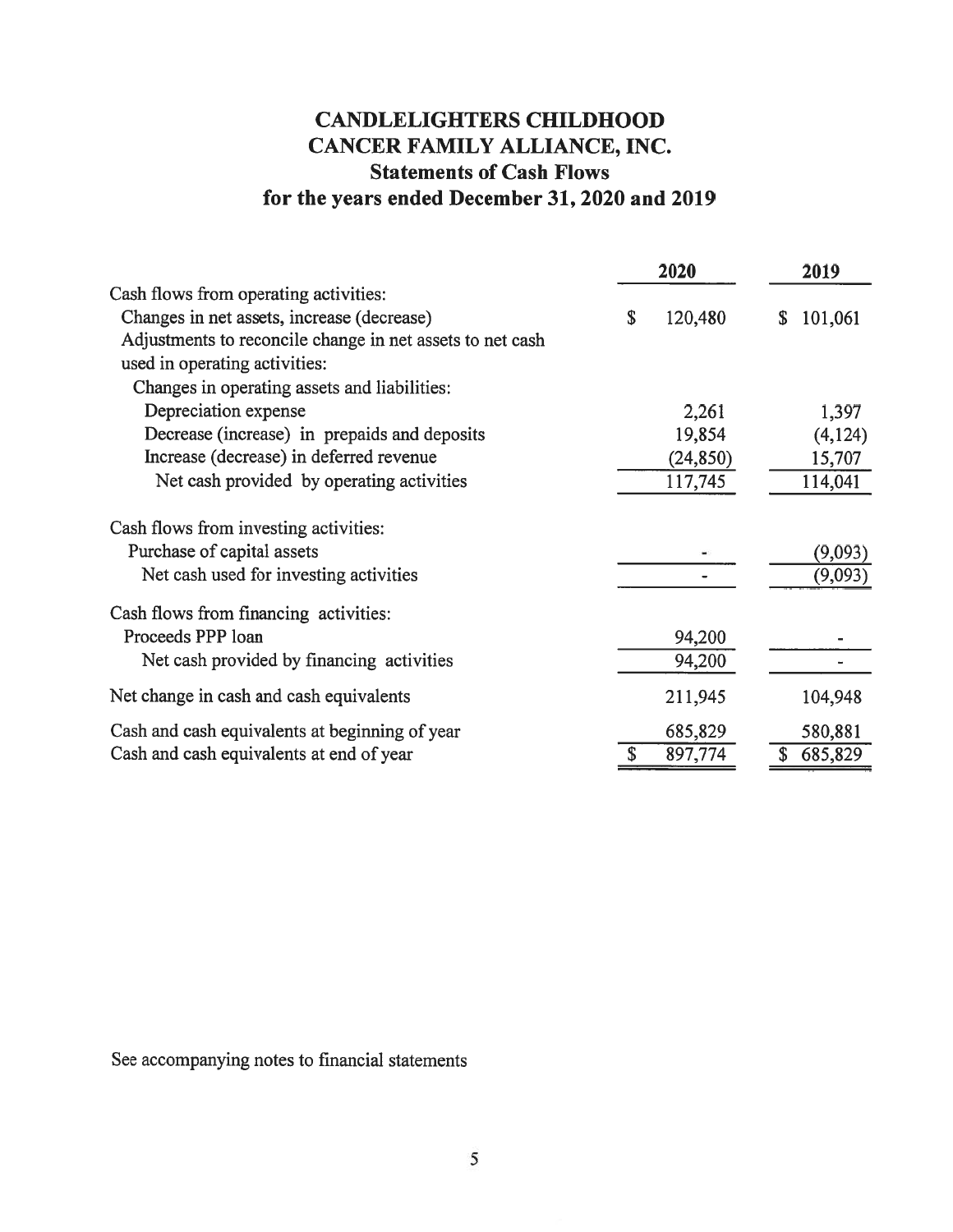## CANDLELIGHTERS CHILDHOOD CANCER FAMILY ALLIANCE, INC. Statement of Functional Expenses for the year ended December 31, 2020

|                                        |    |              |            |       |             |                           | <b>Program Services</b> |             |            |   |          |    |             |    |             |   |             |
|----------------------------------------|----|--------------|------------|-------|-------------|---------------------------|-------------------------|-------------|------------|---|----------|----|-------------|----|-------------|---|-------------|
|                                        |    | Programs     |            |       |             |                           |                         |             |            |   | Total    |    |             |    |             |   |             |
|                                        |    | Services and | Parent     |       | Adopt A     |                           |                         |             | Parking    |   | Program  |    | Management  |    |             |   |             |
|                                        |    | Events       | Consultant |       | Family      |                           | <b>Family Camp</b>      | Newsletter  | Validation |   | Expenses |    | and General |    | Fundraising |   | Total       |
| Salaries and payroll taxes             | £. | 213,281      | \$167,992  |       |             |                           |                         |             |            | S | 381,273  | \$ | 48,039      | S  | 195,623     | S | 624,935     |
| Employer Contribution 401K Plan        |    | 9,460        |            |       |             |                           |                         |             |            |   | 9,460    |    | 1,192       |    | 4,854       |   | 15,505      |
| Employee parking                       |    |              |            | 4,910 |             |                           |                         |             |            |   | 4,910    |    |             |    |             |   | 4,910       |
| Adopt a Family expenses                |    |              |            |       | \$<br>3,553 |                           |                         |             |            |   | 3,553    |    |             |    |             |   | 3,553       |
| Adopt a Family - in-kind contributions |    |              |            |       | 140,119     |                           |                         |             |            |   | 140,119  |    |             |    |             |   | 140,119     |
| Transportation                         |    | 3,389        |            |       |             |                           |                         |             |            |   | 3,389    |    |             |    |             |   | 3,389       |
| Family camp expenses                   |    |              |            |       |             | $\boldsymbol{\mathsf{s}}$ | 3,429                   |             |            |   | 3,429    |    |             |    |             |   | 3,429       |
| Grocery Gift Certificates              |    | 2,500        |            |       |             |                           |                         |             |            |   | 2,500    |    |             |    |             |   | 2,500       |
| Family Assistance                      |    | 8,603        |            |       |             |                           |                         |             |            |   | 8,603    |    |             |    |             |   | 8,603       |
| Family Assistance - in-kind            |    | 72,952       |            |       |             |                           |                         |             |            |   | 72,952   |    |             |    |             |   | 72,952      |
| Meal passes                            |    | 1,150        |            |       |             |                           |                         |             |            |   | 1,150    |    |             |    |             |   | 1,150       |
| Memorial events and funds              |    | 4,000        |            |       |             |                           |                         |             |            |   | 4,000    |    |             |    |             |   | 4,000       |
| Newsletter expenses                    |    |              |            |       |             |                           |                         | \$<br>7,123 |            |   | 7,123    |    |             |    |             |   | 7,123       |
| Patient parking expenses               |    |              |            |       |             |                           |                         |             | \$44,500   |   | 44,500   |    |             |    |             |   | 44,500      |
| <b>Support Meetings</b>                |    | 2,541        |            |       |             |                           |                         |             |            |   | 2,541    |    |             |    |             |   | 2,541       |
| Supplies and general                   |    | 1,698        |            |       |             |                           |                         |             |            |   | 1,698    |    |             |    |             |   | 1,698       |
| Office supplies and expenses           |    | 4,039        |            |       |             |                           |                         |             |            |   | 4,039    |    | 6,837       |    | 1,554       |   | 12,429      |
| Merchant cards and bank fees           |    | 12,557       |            |       |             |                           |                         |             |            |   | 12,557   |    |             |    | 1,794       |   | 14,351      |
| Insurance                              |    | 2,203        |            |       |             |                           |                         |             |            |   | 2,203    |    | 3,729       |    | 848         |   | 6,780       |
| Rent office                            |    | 9,269        |            |       |             |                           |                         |             |            |   | 9,269    |    | 15,684      |    | 3,565       |   | 28,517      |
| Maintenance office                     |    | 1,222        |            |       |             |                           |                         |             |            |   | 1,222    |    | 2,069       |    | 470         |   | 3,761       |
| Telephone and internet                 |    | 2,059        |            |       |             |                           |                         |             |            |   | 2,059    |    | 3,484       |    | 792         |   | 6,335       |
| Computer and software expense          |    | 8,035        |            |       |             |                           |                         |             |            |   | 8,035    |    | 13,597      |    | 3,090       |   | 24,722      |
| <b>Utilities</b>                       |    | 833          |            |       |             |                           |                         |             |            |   | 833      |    | 1,410       |    | 321         |   | 2,564       |
| Professional fees                      |    |              |            |       |             |                           |                         |             |            |   |          |    | 13,701      |    |             |   | 13,701      |
| Depreciation expense                   |    | 735          |            |       |             |                           |                         |             |            |   | 735      |    | 1,244       |    | 283         |   | 2,262       |
| Total functional expenses              | S  | 360,526      | \$172,902  |       | \$143,672   | <b>S</b>                  | 3,429                   | \$<br>7,123 | \$44,500   | S | 732,152  | S. | 110,985     | S. | 213,192     |   | \$1,056,329 |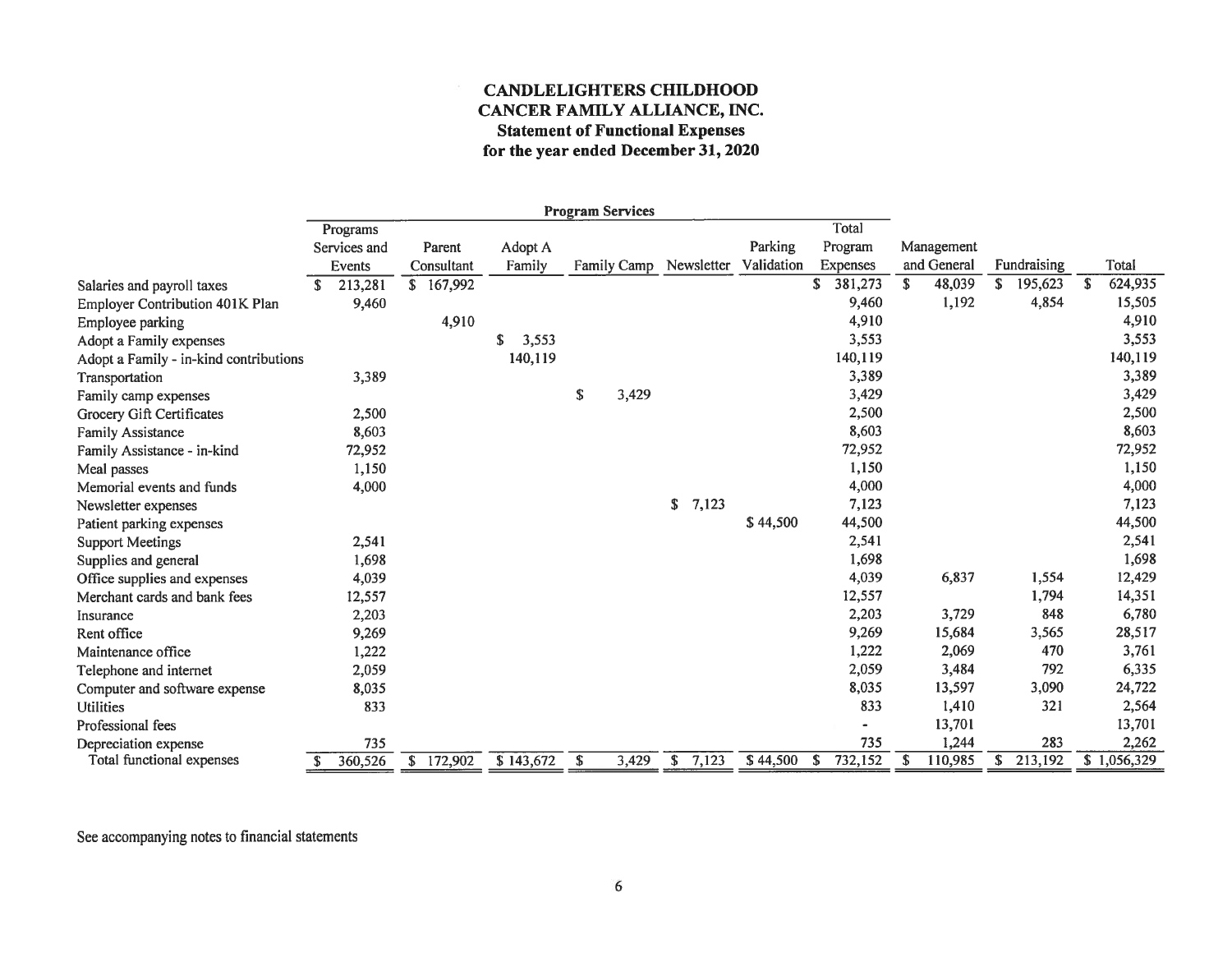## CANDLELIGHTERS CHILDHOOD CANCER FAMILY ALLIANCE, INC. **Statement of Functional Expenses** for the year ended December 31, 2019

 $\sim 10^{\circ}$ 

|                                        |               |            |            | <b>Program Services</b> |            |            |               |              |              |   |             |
|----------------------------------------|---------------|------------|------------|-------------------------|------------|------------|---------------|--------------|--------------|---|-------------|
|                                        | Programs      |            |            |                         |            |            | Total         |              |              |   |             |
|                                        | Services and  | Parent     | Adopt A    |                         |            | Parking    | Program       | Management   |              |   |             |
|                                        | Events        | Consultant | Family     | <b>Family Camp</b>      | Newsletter | Validation | Expenses      | and General  | Fundraising  |   | Total       |
| Salaries and payroll taxes             | £.<br>165,360 | \$137,879  |            |                         |            |            | 303,239       | 37,687<br>S. | 165,384<br>S | S | 506,310     |
| Employer Contribution 401K Plan        | 7,802         |            |            |                         |            |            | 7,802         | 970          | 4,255        |   | 13,026      |
| Employee parking                       |               | 5,347      |            |                         |            |            | 5,347         |              |              |   | 5,347       |
| Adopt a Family expenses                |               |            | 3,349<br>S |                         |            |            | 3,349         |              |              |   | 3,349       |
| Adopt a Family - in-kind contributions |               |            | 191,338    |                         |            |            | 191,338       |              |              |   | 191,338     |
| Transportation                         | 15,936        |            |            |                         |            |            | 15,936        |              |              |   | 15,936      |
| Family camp expenses                   |               |            |            | \$<br>62,523            |            |            | 62,523        |              |              |   | 62,523      |
| <b>Family Assistance</b>               | 14,673        |            |            |                         |            |            | 14,673        |              |              |   | 14,673      |
| Meal passes                            | 2,000         |            |            |                         |            |            | 2,000         |              |              |   | 2,000       |
| Memorial events and funds              | 4,812         |            |            |                         |            |            | 4,812         |              |              |   | 4,812       |
| Newsletter expenses                    |               |            |            |                         | \$19,642   |            | 19,642        |              |              |   | 19,642      |
| Patient parking expenses               |               |            |            |                         |            | \$90,000   | 90,000        |              |              |   | 90,000      |
| <b>Support Meetings</b>                | 7,364         |            |            |                         |            |            | 7,364         |              |              |   | 7,364       |
| Supplies and general                   | 4,464         |            |            |                         |            |            | 4,464         |              |              |   | 4,464       |
| Office supplies and expenses           | 12,123        |            |            |                         |            |            | 12,123        | 20,516       | 4,663        |   | 37,302      |
| Merchant cards and bank fees           | 6,945         |            |            |                         |            |            | 6,945         |              | 8,489        |   | 15,434      |
| Insurance                              | 1,184         |            |            |                         |            |            | 1,184         | 2,003        | 455          |   | 3,642       |
| Rent office                            | 8,125         |            |            |                         |            |            | 8,125         | 13,751       | 3,125        |   | 25,001      |
| Maintenance office                     | 1,675         |            |            |                         |            |            | 1,675         | 2,835        | 644          |   | 5,154       |
| Telephone and internet                 | 2,093         |            |            |                         |            |            | 2,093         | 3,541        | 805          |   | 6,439       |
| Computer and software expense          | 3,057         |            |            |                         |            |            | 3,057         | 5,173        | 1,176        |   | 9,406       |
| <b>Utilities</b>                       | 1,257         |            |            |                         |            |            | 1,257         | 2,127        | 483          |   | 3,867       |
| Professional fees                      |               |            |            |                         |            |            |               | 24,855       |              |   | 24,855      |
| Depreciation expense                   | 453           |            |            |                         |            |            | 453           | 768          | 175          |   | 1,395       |
| Total functional expenses              | 259,323       | \$143,226  | \$194,687  | 62,523<br>S.            | \$19,642   | \$90,000   | 769,401<br>-S | 114,226<br>S | 189,654<br>S |   | \$1,073,281 |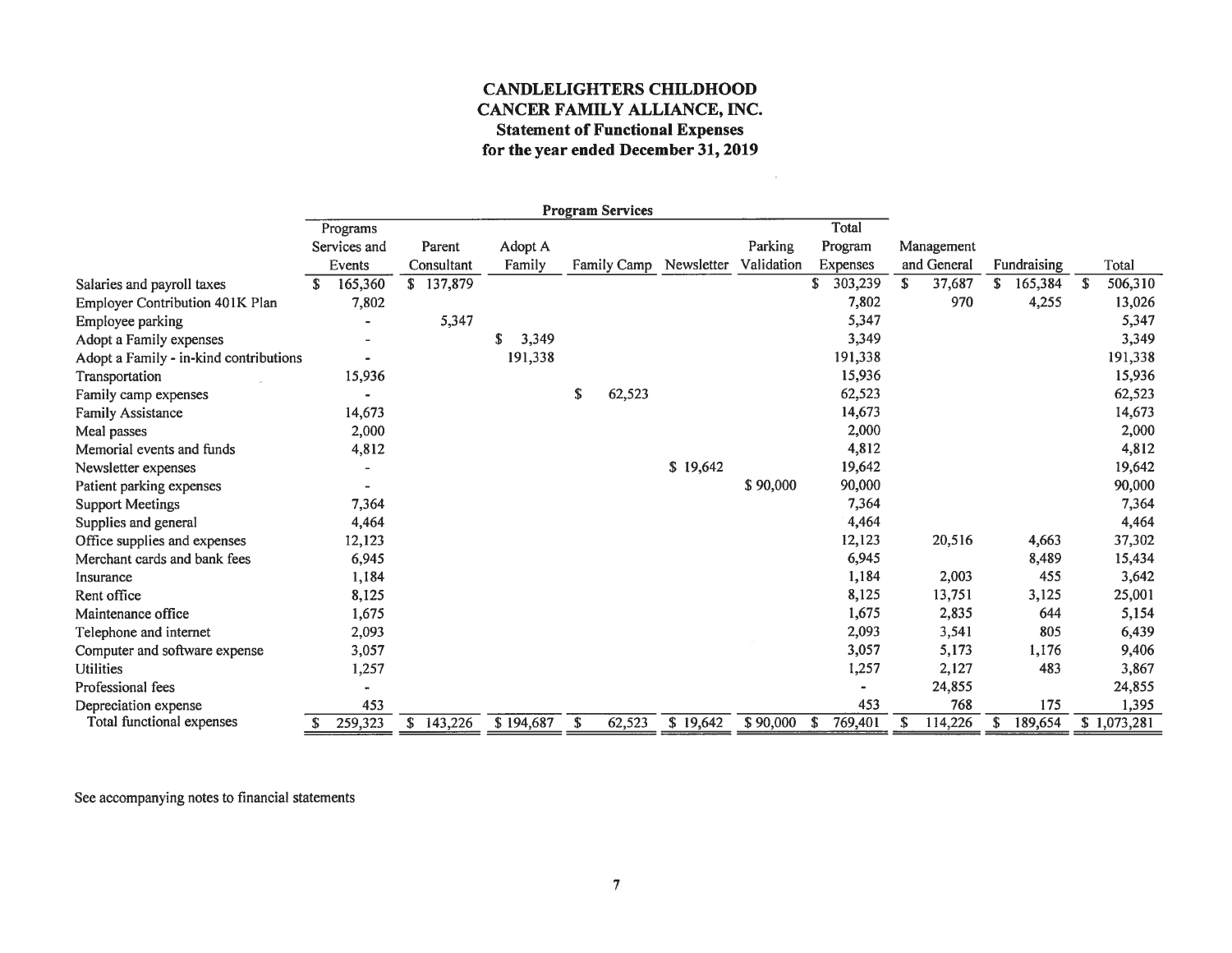### 1. Description of Organization

#### Mission

The mission of Candlelighters Childhood Cancer Family Alliance ("Candlelighters") is to provide emotional, educational, and practical support to children with cancer and their families. In addition, Candlelighters desires to promote childhood cancer awareness and the need for childhood cancer education and research in our community.

### Brief History of Candlelighters

Candlelighters began in <sup>1989</sup> with two parent support groups from the Houston Medical Center: one at Texas Children's Cancer Center and one at MD Anderson Cancer Center. The Texas Children's Hospital group sought formal incorporation, and in <sup>1992</sup> Candlelighters Childhood Cancer Family Alliance was legally formed. In the fall of <sup>1992</sup> they invited the MD Anderson Parent Group to join them and the two organizations merged into one.

Candlelighters provide programs and services for families of children with childhood cancer and long-term survivors of childhood cancer in our area. Candlelighters families are eligible for our services, with priority given to families in need.

#### PROGRAMS and SERVICES:

The Parent Consultant Program was developed to directly meet the needs of families at the treatment centers and to inform them of potential resources and help through Candlelighters. Each Parent Consultant had or has <sup>a</sup> child with cancer and knows what it is like to be the custodial parent of <sup>a</sup> child with cancer. The Parent Consultant provides emotional support, educational support and practical support to families being treated at the Texas Medical Center. This unique program consists of four parent consultants serving childhood cancer families at MD Anderson Cancer Center Pediatrics and Texas Children's Cancer Center.

A newsletter distributed <sup>4</sup> times <sup>a</sup> year for all families has articles on school issues, emotional support and childhood cancer. The quarterly newsletter connects all our families with <sup>a</sup> calendar of events and happenings, articles from long-term survivors and patients on treatment, memorials, and photos and articles of interest to our families, our sponsors and our donors.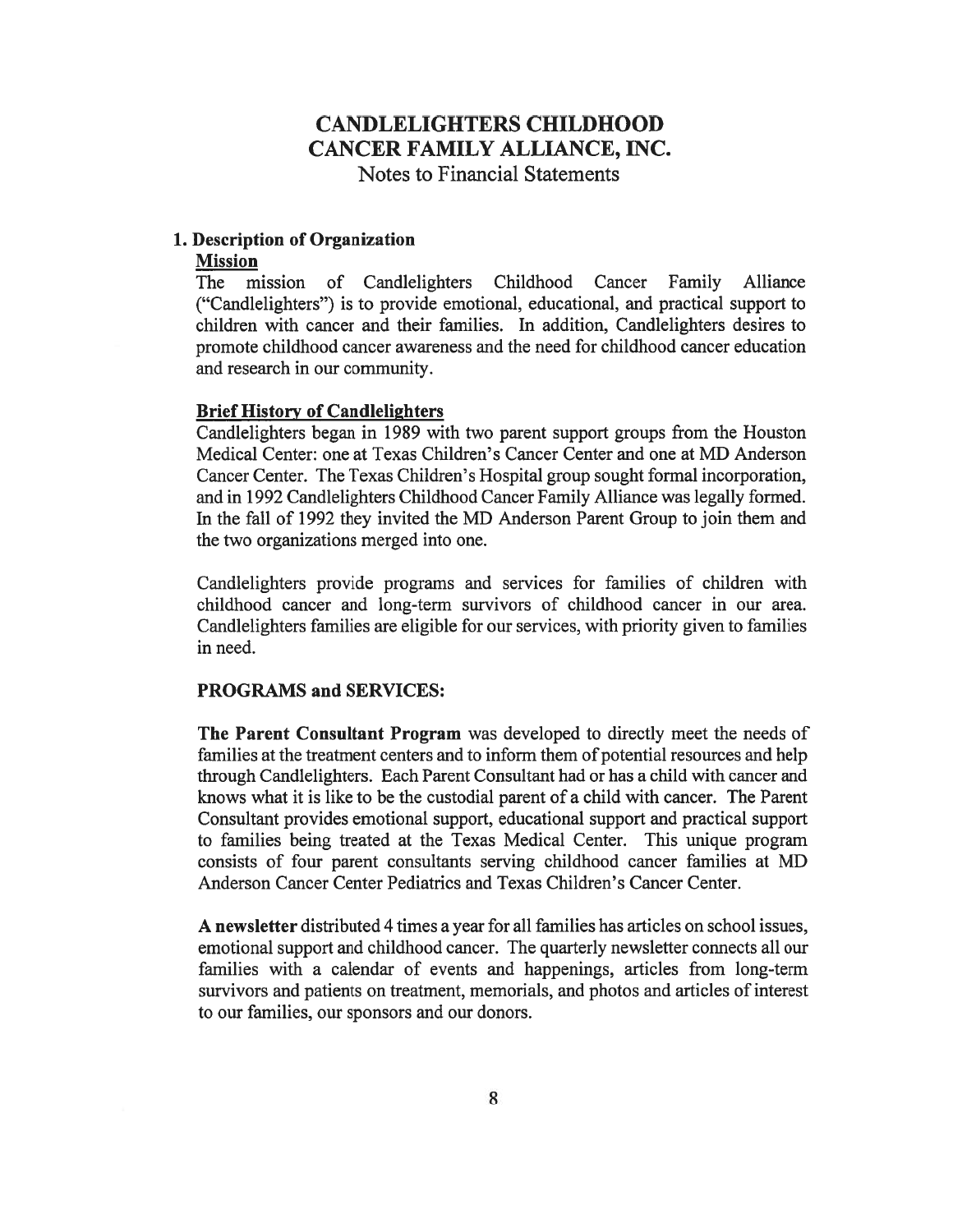# CANDLELIGHTERSCHILDHOOD CANCER FAMILY ALLIANCE, INC.

Notes to Financial Statements

## 1. Description of Organization, continued

#### PROGRAMS and SERVICES, continued:

Toiletrybags are available for families who are in the hospital and need personal toiletry items. Families often arrive at the hospital after an emergency or following <sup>a</sup> doctor visit and are not prepared for <sup>a</sup> hospital stay. Candlelighters provide personal toiletry items needed for that unexpected stay. In 2020, <sup>300</sup> toiletry bags were supplied.

Parking Validations are available to pay part of the parking expense during hospital stays or clinic visits. Following the emotional support provided by Candlelighters, parking assistance continues to be the top practical need requested from our families. To <sup>a</sup> parent who stays with an ill child for weeks, even months, paying for parking can become <sup>a</sup> tremendous financial burden. Parking vouchers are distributed by Candlelighters Parent Consultants. In 2020, 4,500 parking validations were distributed.

Meal Passes for five dollars of cafeteria food are available. Patients' meals are taken care of while the child is in the hospital, however, the meals of the parents staying with the children or the young siblings at the hospital are not taken care of. Help with meal passes for the hospital cafeteria is vital to the parents who stay with their child <sup>24</sup> hours <sup>a</sup> day. This becomes <sup>a</sup> costly burden over the weeks and months. Also, food is not provided while the patient is in clinic. Therefore, Candlelighters provides \$5 meal passes for the hospital cafeteria. These passes are used primarily for families who are in-patient for long time periods. In 2020, <sup>230</sup> meal passes were provided.

Gas Gift Certificates for use at major gas stations are available. Coupled with parking fees, the costs of actually traveling to the hospital, especially on multiple days and weeks, became <sup>a</sup> struggle for many of our families. In many instances, one parent accompanies the child, while the other parent arrives at the hospital after work doubling the gas and parking costs. In 2020, <sup>57</sup> gas gift certificates were distributed.

Memorial Fund for assistance of \$250.00 for funeral related expenses. The funeral assistance is paid directly to <sup>a</sup> funeral home in one of the <sup>13</sup> counties served by Candlelighters. In 2020, Candlelighters assisted <sup>16</sup> families with funeral expenses.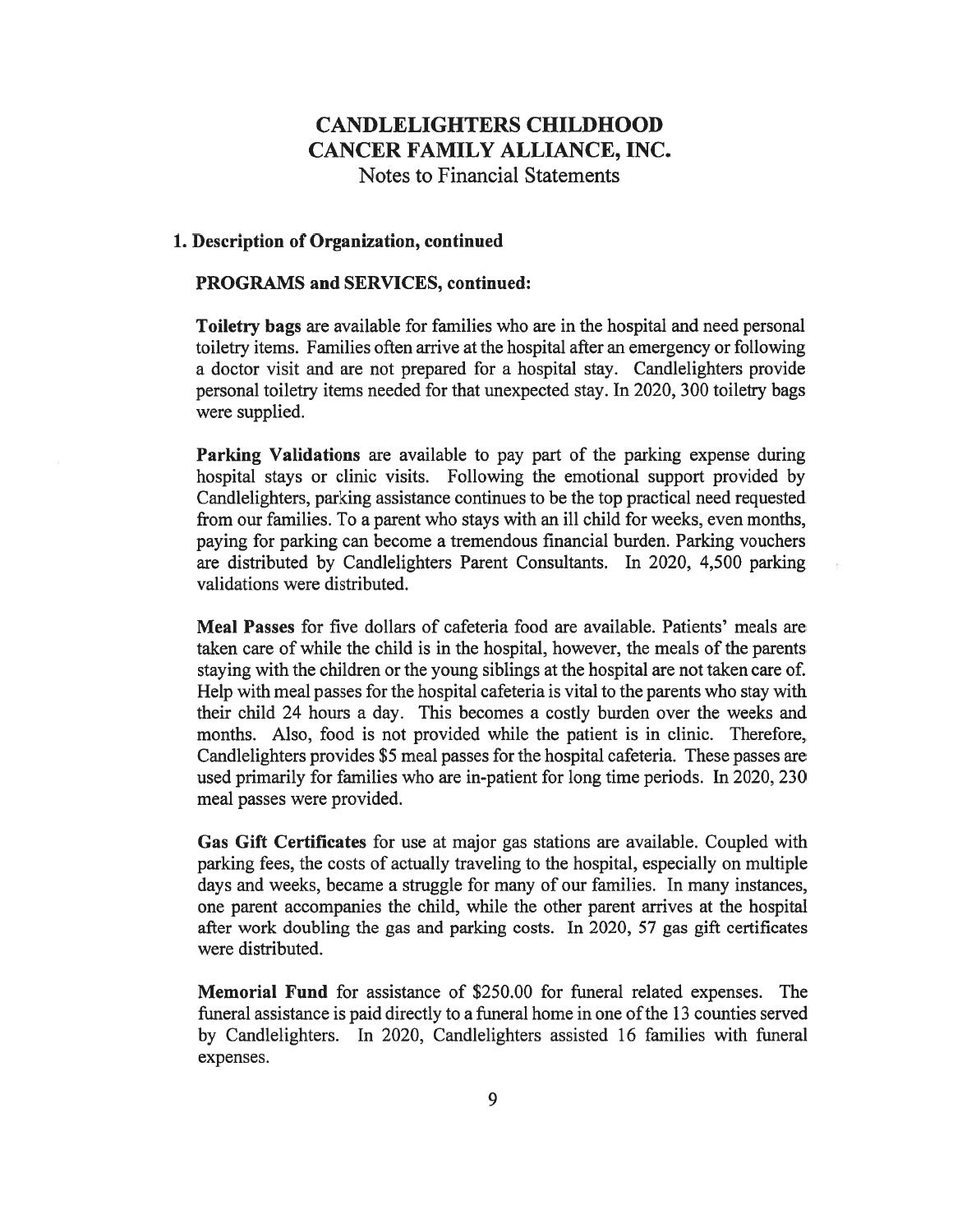#### 1. Description of Organization, continued:

#### PROGRAM and SERVICES, Continued:

Camp CLIFF (Children Loved In Families Forever) <sup>a</sup> unique camp that includes the entire family, providing <sup>a</sup> weekend away from cancer. Families enjoy <sup>a</sup> camping experience and an opportunity to spend time away from the hectic routines of hospitals and treatments. Camp is provided at no charge to Candlelighters families. In 2020, <sup>30</sup> families were hosted for the virtual Camp Cliff, <sup>a</sup> total of <sup>120</sup> campers were provided with all the materials, crafts, and activities they needed for <sup>a</sup> weekend of camping.

Adopt-A- Family for the Holidays program provides hope, support and practical help to families during the holiday season. Our Adopt-A-Family program pairs organizations, companies, and community members with <sup>a</sup> Candlelighters family, spreading holiday cheer to childhood cancer families. Sponsors purchase gifts for all the family members and deliver them to the family.Adopt-A-Family guidelines request that sponsors purchase <sup>a</sup> maximum of three gifts totaling \$50 or less for each family member. In 2020, <sup>a</sup> total of <sup>219</sup> families, or 1,087 family members were adopted.

Candlelighters Cares, provides meals and treats to staff at our partner hospitals: Children Memorial Hermann, MD Anderson Children's Cancer Hospital and Texas Children's Cancer Center (Medical Center, West Campus, and Woodland's Campus). Candlelighters is fortunate to have such <sup>a</sup> strong relationship with our partner hospitals, with the opportunity to be directly integrated into the patient care philosophy at the world-renowned pediatric cancer programs. In <sup>a</sup> year where medical staff were needed more than ever, we are proud to have been able to continue this through the COVID-19 pandemic. In 2020, <sup>a</sup> total of 1,300 meals/treats were provided for nurses, doctors, and administrative staff, as well as <sup>300</sup> snack bags at the beginning of the COVID-19 pandemic.

Summer Surprises is held each summer at Texas Children's and MD Anderson Hospitals. Volunteers deliver gifts to children in the hospital or at the clinic. The event includes handing out gifts and sweets to all of the childhood cancer patients and their siblings. It brings some "holiday" cheer in the middle of summer to children undergoing treatment at the cancer centers. Our Summer Surprises volunteers conduct <sup>a</sup> toy drive and/or purchase toys for the program, wrap gifts and label them, deliver the gifts to Texas Children's Cancer Clinic and hospital and host <sup>a</sup> party at MD Anderson and distribute toys. In 2020, over <sup>46</sup> gifts were delivered to children with cancer and siblings in the hospitals and clinics.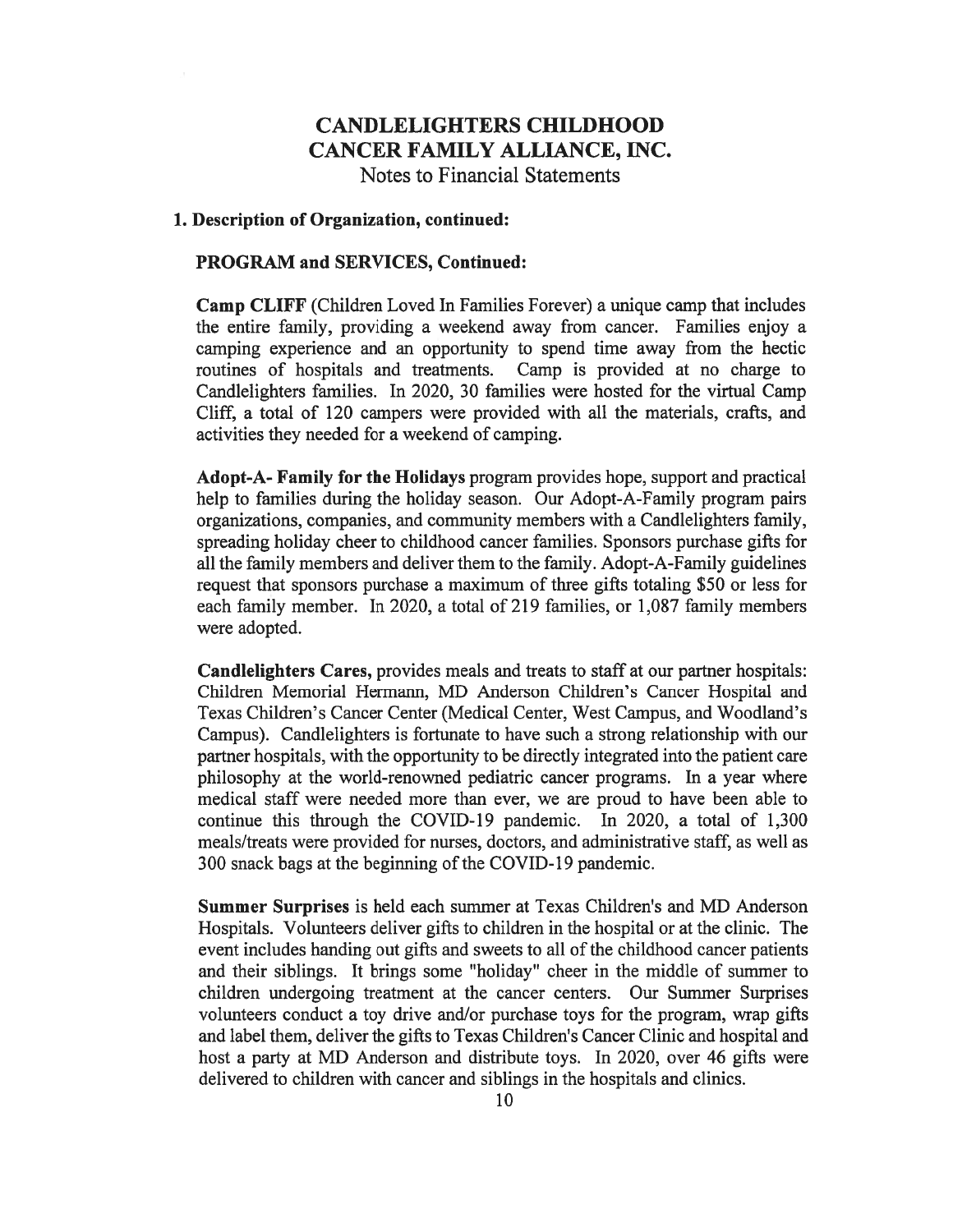## 2. Summary of Significant Accounting Policies

#### BASIS OF PRESENTATION

The accompanying financial statements have been prepared in accordance with U.S. generally accepted accounting principles ("US GAAP") which require the Organization to report information regarding its financial position and activities according to the following net asset classifications:

Net assets without restrictions: Net assets that are not subject to donorimposed restrictions and may be expended for any purpose in performing the primary objectives of the Organization. These net assets may be used at the discretion of the Organization's, management and the board of directors.

Net assets with donor restrictions: Net assets subject to stipulations imposed by donors, and grantors. Some donor restrictions are temporary in nature; those restrictions will be met by actions of the Organization, or by the passage of time. Other donor restrictions are perpetual in nature, whereby the donor has stipulated the funds be maintained in perpetuity.

Donor restricted contributions are reported as increases in net assets with donor restrictions. When <sup>a</sup> restriction expires, net assets are reclassified from net assets with donor restrictions to net assets without donor restrictions in the statements of activities.

## MEASUREMENT OF OPERATIONS

The statement of activities reports all changes in net assets, including changes in net assets from operating and non-operating activities. Operating activities consist of those items attributable to the Organization's ongoing consultant services and interest and dividends earned on investments. Non-operating activities are related to resources that generate return from investments and other activities considered to be of <sup>a</sup> more unusual or nonrecurring nature.

#### CASH AND CASH EOUIVALENTS

Cash consist of amounts maintained in demand deposit accounts and cash on hand. Cash equivalents are highly liquid investments with <sup>a</sup> maturity of <sup>90</sup> days or less.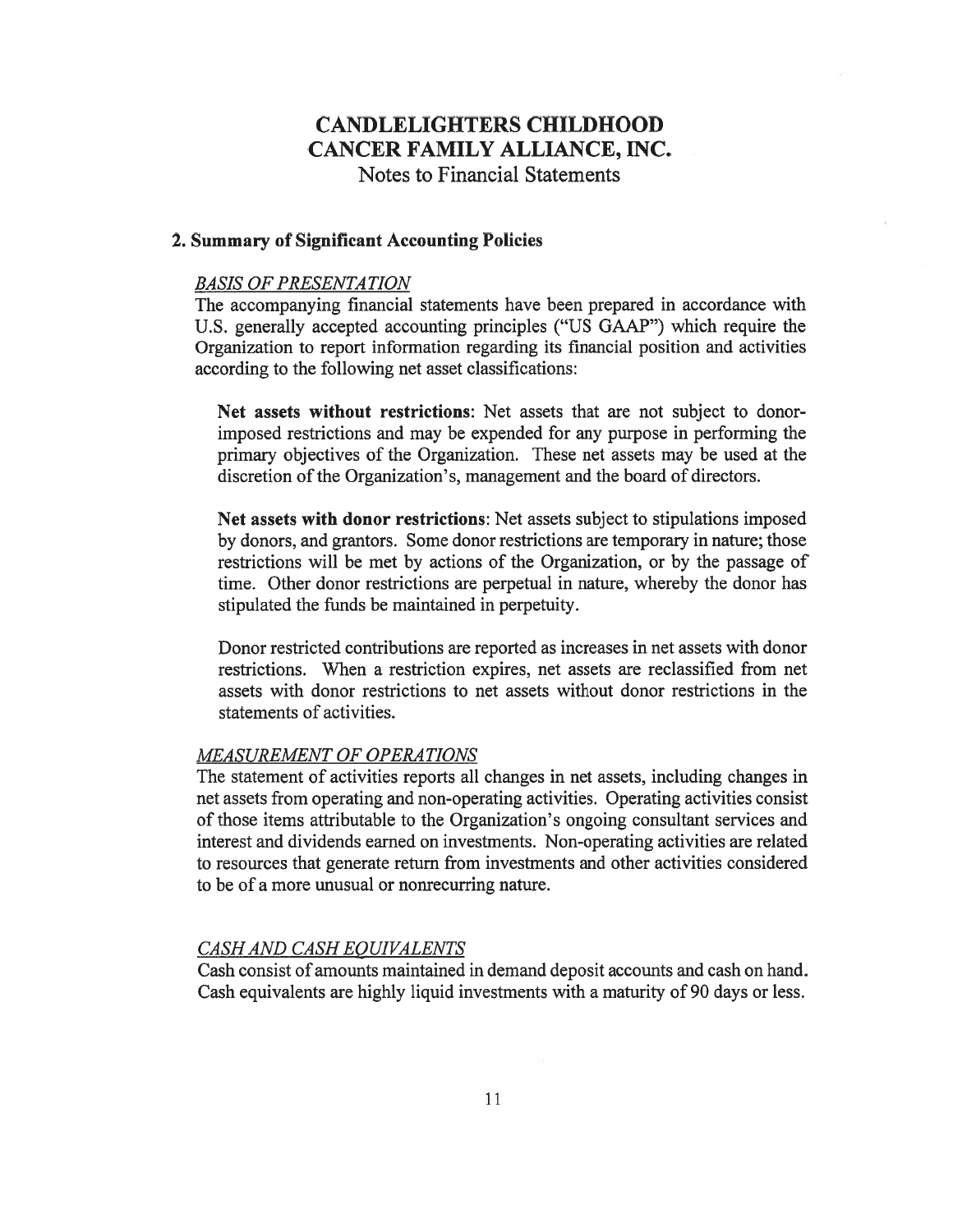## 2. Summary of Significant Accounting Policies, continued

## CONTRIBUTIONS

Contributions received are recorded as net assets without donor restrictions or net assets with donor restrictions, depending on the existence and/or nature of any donor imposed restrictions. Contributions that are restricted by the donor are reported as an increase in net assets with out donor restriction if the restriction expires in the reporting period in which the contribution is recognized. All other donor restricted contributions are reported as an increases in net assets with donor restrictions, depending on the nature of restriction. When <sup>a</sup> restriction expires (that is, when <sup>a</sup> stipulated time restriction ends or purpose restriction is accomplished), net assets with donor restrictions are reclassified to net assets without donor restrictions and reported in the statements of activities as net assets released from restrictions.

Contributed property and equipment are recorded at fair value at the date of donation. Contributions with donor-imposed stipulations regarding how long the contributed assets must be used are recorded as net assets with donor restrictions; otherwise, the contribution are recorded as net assets withoutdonor restrictions.

In-kind donations - The Organization received donated assets of \$213,071 for the year ended December 31, 2020. Such amounts which are based upon information provided by third parties, are recorded at their estimated fair value determined on the date of contributionand are reported as contributions in-kind and supporting services on the accompanying statements of activities and statements of functional expenses.

Contributions receivable – Unconditional promises to give that are expected to be collected within one year are recorded at net realizable value. Unconditional promises to give that are expected to be collected in future years are recorded at the present value of their estimated future cash flows. The discounts on those amounts are computed using risk-adjusted interest rates applicable to the years in which the promises are received. Discount amortization is included in contribution revenue. Conditional promises to give are not included as support until the conditions are met. Candlelighters' had no outstanding contribution receivables as of December 31, 2020, and <sup>2019</sup> respectively.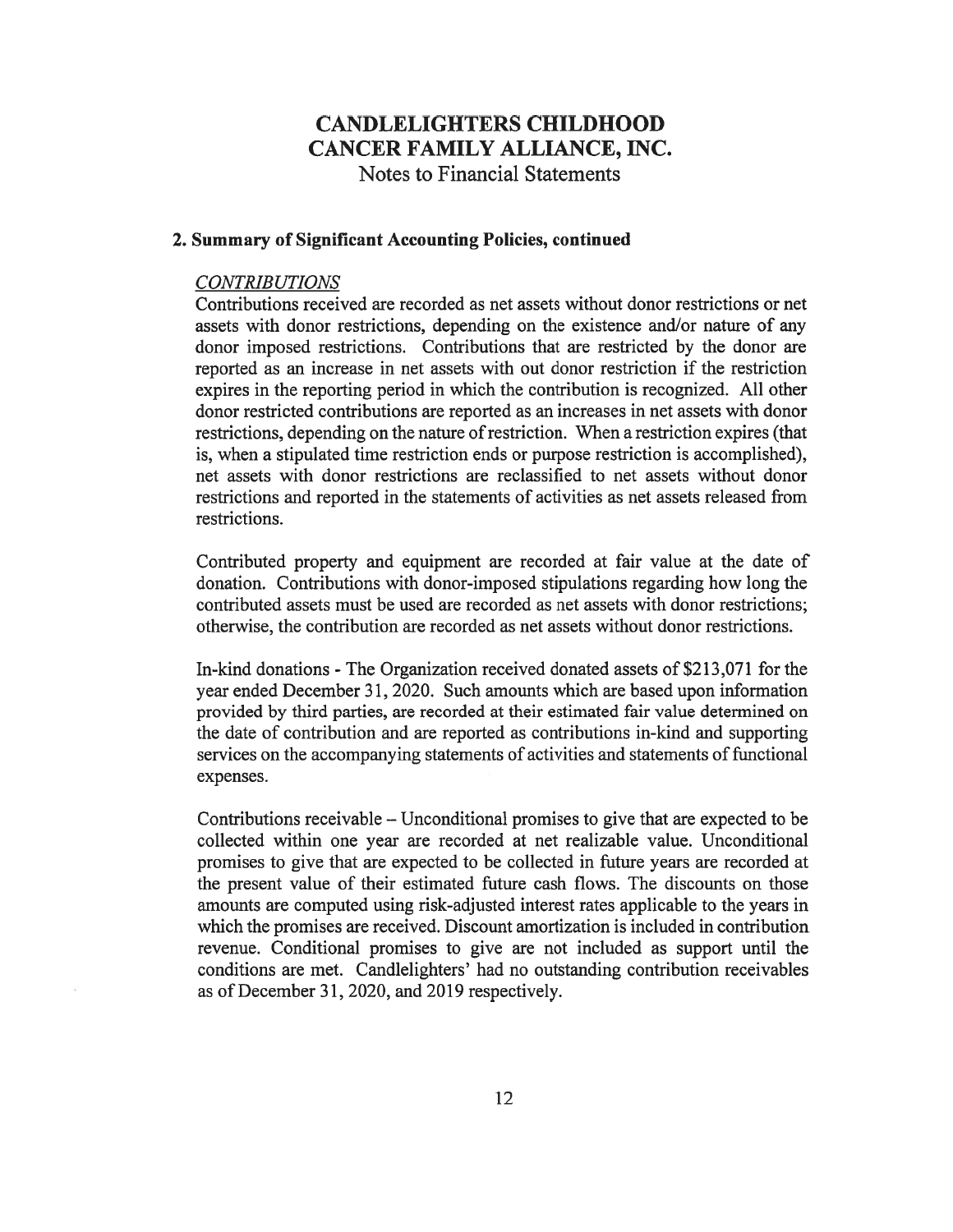#### 2. Significant Accounting Policies, continued

## **ESTIMATES**

The preparation of financial statements in conformity with generally accepted accounting principles requires management to make estimates and assumptions that affect certain reported amounts and disclosures. Accordingly, actual results could differ from those estimates.

## FUNCTIONAL ALLOCATION OF EXPENSES

The cost of providing the various programs and activities have been summarized on a functional basis in the statement of functional expenses. Accordingly, certain costs have been allocated among programs and supporting services benefited.

#### DEPRECIATIONAND AMORTIZATION

Property and equipment are stated at cost if purchased, or at fair value at the date of gift if donated. Candlelighters policy is to capitalize all purchases of property and equipment with <sup>a</sup> cost in excess of \$500 and estimated useful life more than one year. Depreciation is computed using the straight-line method. The estimated useful life of property and equipment used in determining depreciation is 5-7 years. Depreciation expense totaled \$2,262 and \$1,395 for the years ended December 31, 2020 and 2019 respectively.

#### INVESTMENTS

Investments are reported at cost, if purchased, or at fair value, if donated. Thereafter, investments are reported at their fair values in the statements of financial position, and changes in fair value are reported as investment return in the statements of activities.

Purchases and sales of securities are reflected on <sup>a</sup> trade-date basis. Gains and losses on sales of securities are based on average cost and are recorded in the statements of activities in the period in which the securities are sold. Interest is recorded when earned. Dividends are accrued as of the ex-dividend date.

#### INCOME TAXES

No Federal income taxes are payable by Candlelighters and none have been provided for in the accompanying financial statements as it is exempt under Internal Revenue Code section  $501(c)(3)$ , the Organization has determined that there are no material uncertain tax position that require recognition or disclosure in the financial statements.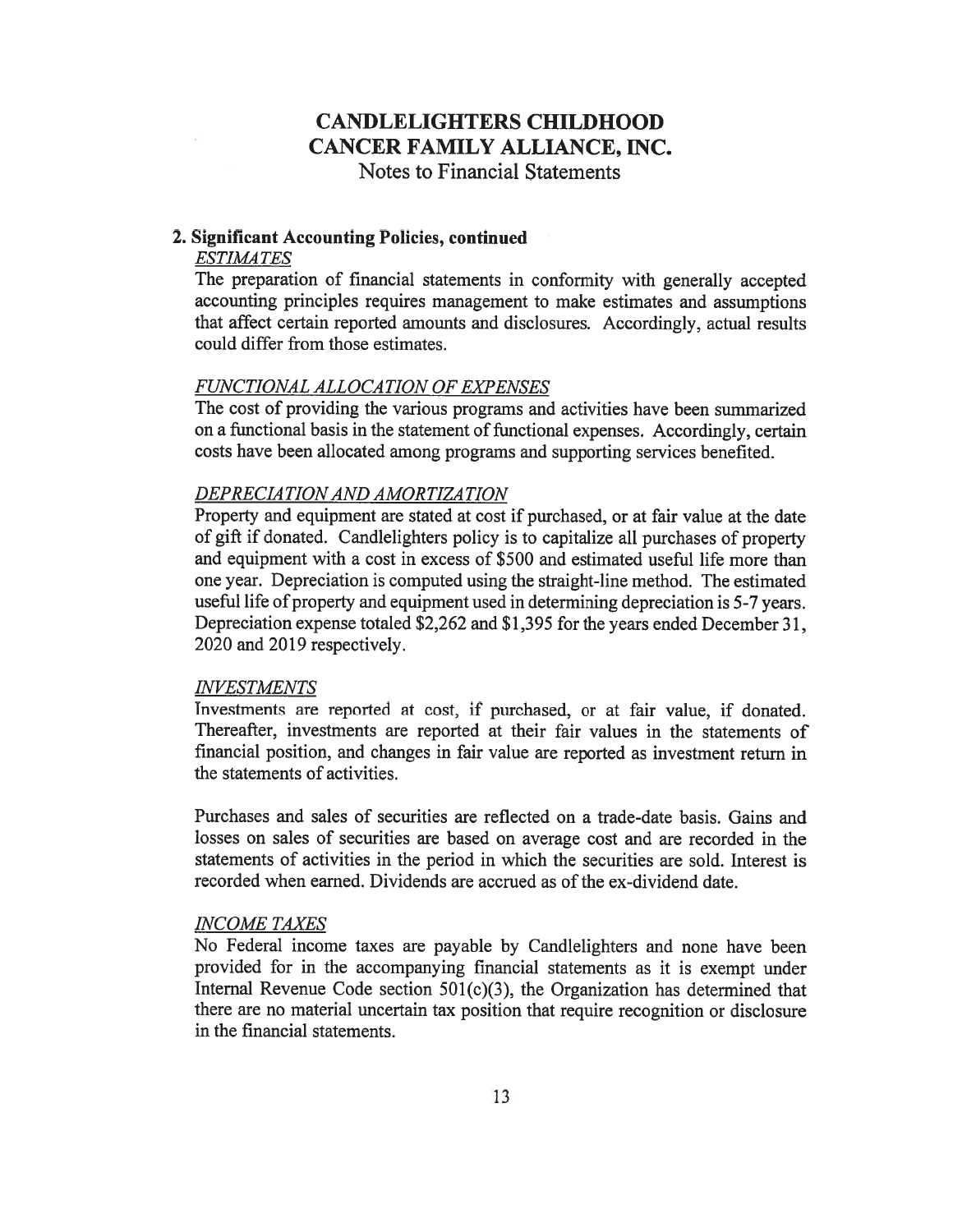## 2. Significant Accounting Policies, continued

## FAIR VALUE MEASUREMENTS

Fair value is defined as the price that would be received to sell an asset in the principal or most advantageous market for the asset in an orderly transaction between market participants on the measurement date. Fair value should be based on the assumptions market participants would use when pricing an asset. US GAAP establishes <sup>a</sup> fair value hierarchy that prioritizes investments based on those assumptions. The fair value hierarchy gives the highest priority to quoted prices in active markets (observable inputs) and the lowest priority to an entity's assumptions (unobservable inputs). Candlelighters groups assets at fair value in three levels, based on the markets in which the assets and liabilities are traded and the reliability of the assumptions used to determine fair value. These levels are:

- Level <sup>1</sup> Unadjusted quoted market prices for identical assets or liabilities in active markets as of the measurement date.
- Level 2 Other observable inputs, either directly or indirectly, including:
	- Quoted prices for similar assets/liabilities in active markets;
	- Quoted prices for identical or similar assets in non-active markets;
	- Inputs other than quoted prices that are observable for the asset/liability; and,
	- Inputs that are derived principally from or corroborated by other observable market data.
- Level <sup>3</sup> Unobservable inputs that cannot be corroborated by observable market data.

### RECLASSIFICATIONS

Certain prior year amounts have been reclassified to conform to the current year presentation.

## NEW ACCOUNTING PRONOUNCEMENT

Candlelighters has adopted ASU No. 2018-08, Not for Profit Entities (Topic 958) Clarifying the Scope and Accounting Guidance for Contributions Received and Contributions Made. The new guidance helps distinguish if grants and contracts with resource providers are exchange transactions or contributions. Once <sup>a</sup> transaction is deemed to be <sup>a</sup> contribution, the ASU also provides guidance to help determine when <sup>a</sup> contribution is conditional and evaluates the possibility that <sup>a</sup> condition will not be met is remote.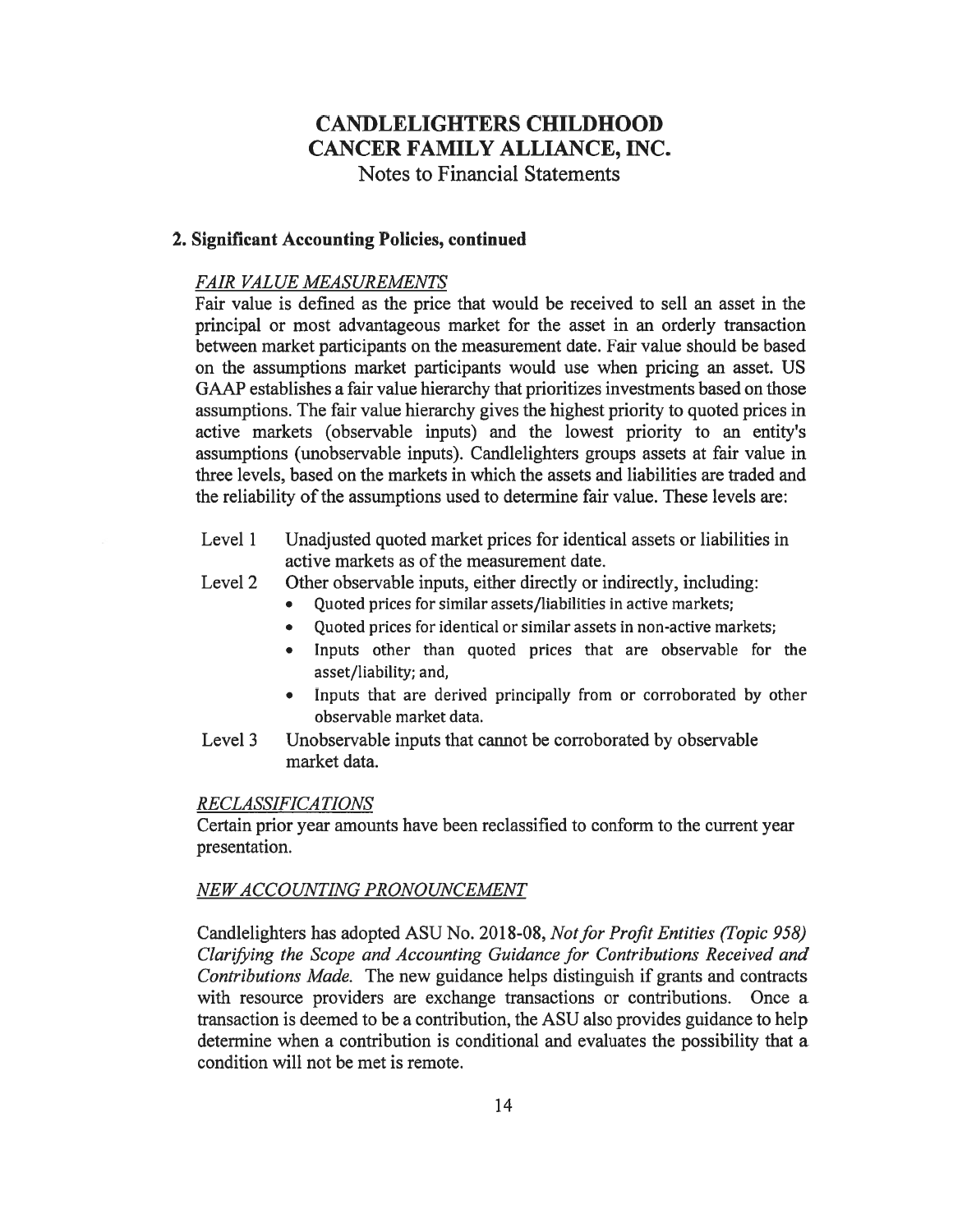#### 2. Significant Accounting Policies, continued

#### NEW ACCOUNTING PRONOUNCEMENT, continued

Unconditional contributions are recognized immediately and classified as either net assets with or without donor restrictions, while conditional contributions received are accounted for as liability until the barriers to entitlement are overcome, at which point the transaction is recognized as unconditional and classified as either net assets with or without restrictions. The adoption of this standard for the year ended December 31, 2020 did not result in <sup>a</sup> change to the accounting for the Organization's revenue.

### <sup>3</sup> Cash & Cash Equivalents

The following is <sup>a</sup> summary of cash and cash equivalents as of December 31,

|                                             | 2020      | 2019      |
|---------------------------------------------|-----------|-----------|
| Cash on hand and business checking accounts | \$666,955 | 463,852   |
| Certificates of deposits                    | 230,819   | 221,977   |
| Total cash and cash equivalents             | \$897,774 | \$685,829 |

Candlelighters maintain cash in bank deposit accounts which at times may exceed FDIC limits. The Organization has not experienced any losses on such accounts and believes they are not exposed to any significant credit risk on cash and cash equivalents.

## 4. Availability and Liquidity

The following represents Candlelighters financial assets at December 31, <sup>2020</sup> and 2019:

|                                                 | 2020      | 2019      |  |  |
|-------------------------------------------------|-----------|-----------|--|--|
| Financial assets at year end:                   |           |           |  |  |
| Cash and cash equivalents                       | \$897,774 | \$685,829 |  |  |
| Total financial assets                          | 897,774   | 685,829   |  |  |
| Less amounts not available to be used in within |           |           |  |  |
| one year                                        |           |           |  |  |
| Financial assets available to meet general      |           |           |  |  |
| expenditures over the next twelve months        | \$897,774 | \$685,829 |  |  |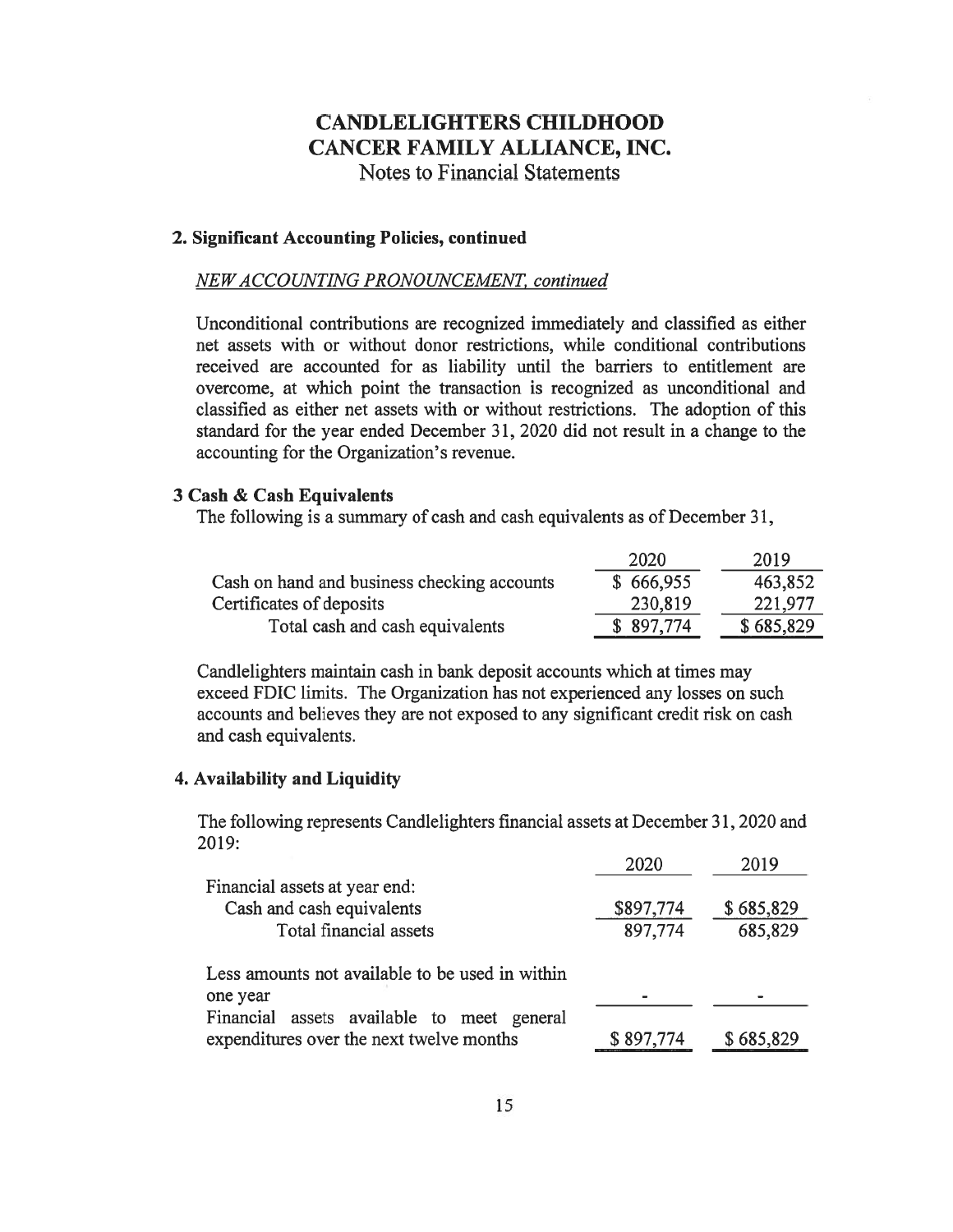## 4. Availability and Liquidity, continued

Candlelighters goal is generally to maintain financial assets to meet <sup>90</sup> days of operating expenses (approximately \$175,000). As part of its liquidity plan, excess cash is invested in short-term investments, including money market accounts and certificates of deposit.

## 5. In-Kind Contributions

The Organization received the following in-kind contributions for the years ended December 31, 2020 and 2019.

|                          | 2020      | 2019      |
|--------------------------|-----------|-----------|
| Program Services         |           |           |
| Adopt A Family           | \$140,119 | \$191,338 |
| <b>Family Assistance</b> | 72,952    | $\,$      |
|                          | \$213,071 | 191,338   |

All donated assets were utilized by the Organization program services. There were no donor-imposed restrictions associated with the donated assets.

### 6. Notes Payable

Balance outstanding at December 31, 2020,

|                                                                  | ZWZU   |
|------------------------------------------------------------------|--------|
| In April 2020 Candle lighters obtained a loan through the SBA    |        |
| Paycheck Protection Program, if elected the loan is payable in   |        |
| eighteen monthly installments of \$5,312 including interest at a |        |
| rate of 1.0%, the loan matures April 2022. Under this program,   |        |
| the Borrower may apply to Lender for forgiveness of the          |        |
| amount due, including any interest on this loan.                 | 94.200 |

3030

The Organization meets all costs requirements and intends to apply to the Lender for forgiveness of this loan prior to repayment.